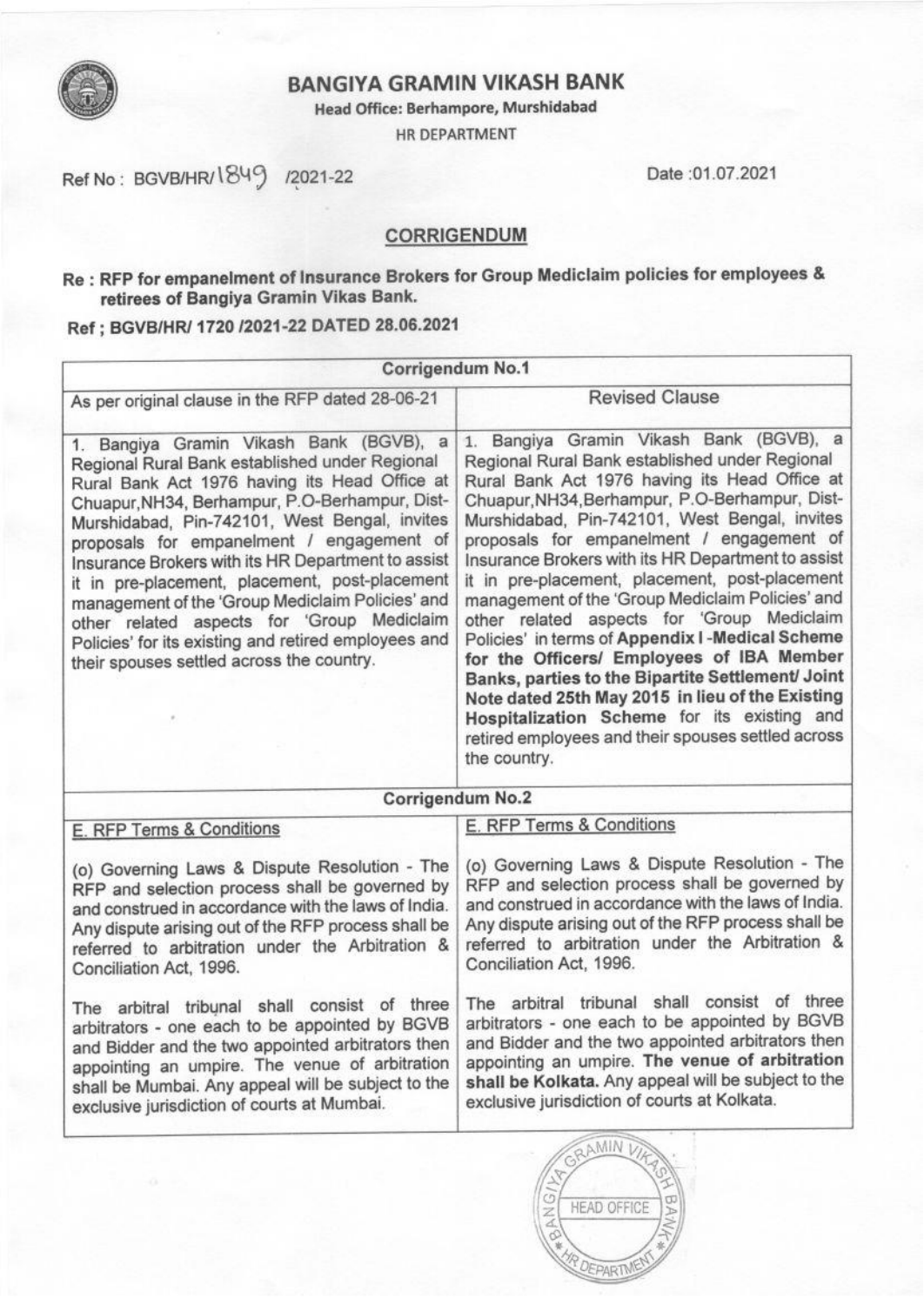

## **Appendix I**

## **Medical Scheme for the Officers/ Employees of IBA Member Banks, parties to the Bipartite Settlement/ Joint Note dated 25th May 2015 in lieu of the Existing Hospitalization Scheme**

The scheme covers expenses of the officers / employees and dependent in cases he/she shall contract any disease or suffer from any illness (hereinafter called DISEASE) or sustain any bodily injury through accident (hereinafter called INJURY) and if such disease or injury shall require any such insured Person, upon the advice of a duly qualified Physician/Medical Specialist/Medical practitioner (hereinafter called MEDICAL PRACTITIONER) or of a duly qualified Surgeon (hereinafter called SURGEON) to incur hospitalization/domiciliary hospitalization and domiciliary treatment expenses as defined in the Scheme, for medical/surgical treatment at any Nursing Home/Hospital / Clinic (for domiciliary treatment)/ Day care Centre which are registered with the local bodies, in India as herein defined (hereinafter called HOSPITAL) as an inpatient or otherwise as specified as per the scheme, to the extent of the sum insured + Corporate buffer.

- 1.1. The Scheme Covers Employee + Spouse + Dependent Children + 2 dependent Parents /parents-inlaw.
	- No age limit for dependent children. (including step children and legally adopted children ) A child would be considered dependent if the monthly income does not exceed Rs. 10,000/- per month; which is at present, or revised by Indian Banks' Association in due course. Widowed Daughter and dependant divorced / separated daughters, sisters including unmarried / divorced / abandoned or separated from husband/ widowed sisters and Crippled Child shall be considered as dependent for the purpose of this policy. Physically challenged Brother / Sister with 40% or more disability.
	- No Age Limits for Dependent Parents. Either Dependent Parents or parents-In-law will be covered. Parents would be considered dependent if their monthly income does not exceed Rs. 10,000/- per month, which is at present, or revised by Indian Banks' Association in due course, and wholly dependent on the employee as defined in this scheme.

(The definition of family shall undergo a change as decided in due course in the negotiations)

- 1.2.1 All New Officers / employees to be covered from the date of joining as per their appointment letter. For additions /deletions during policy period, premium to be charged /refunded on pro rata basis.
- 1.2.2 Continuity benefits coverage to officers / employees on retirement and also to the Retired Officers / employees, who may be inducted in the Scheme.
- 1.3 Sum Insured: Hospitalization and Domiciliary Treatment coverage as defined in the scheme per annum

| <b>Officers</b> | :Rs.400000                |
|-----------------|---------------------------|
|                 | Clerical Staff: Rs.300000 |
|                 | Sub Staff : Rs.300000     |

 Change in sum insured after commencement of policy to be considered in case of promotion of the employee or vice versa.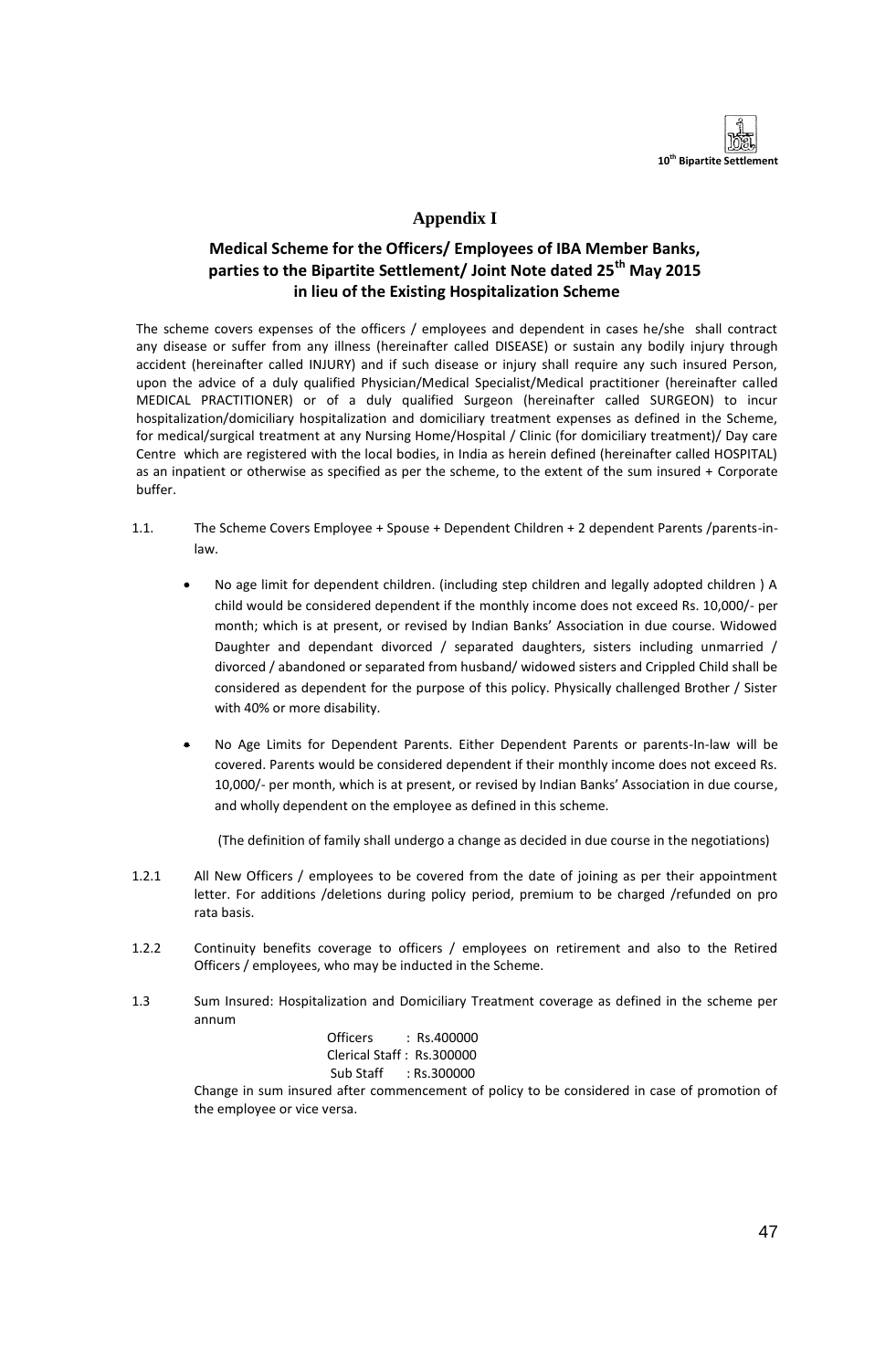

- 1.4 Corporate Buffer: Rs. 100,00,00,000/- Corporate buffer may be appropriated as per the premium of the bank. If the Corporate buffer of one bank is exhausted, the remaining amount can be claimed from the unutilized corporate buffer of the other banks. Corporate Buffer can be authorized by the Management, through an Authorized person / Committee as decided by IBA / Bank, and informed directly to the THIRD PARTY ADMINISTRATOR by keeping the insurance company in the loop.
- 1.5 In the event of any claim becoming admissible under this scheme, the company will pay through Third Party Administrator to the Hospital / Nursing Home or insured the amount of such expenses as would fall under different heads mentioned below and as are reasonably and medically necessary incurred thereof by or on behalf of such insured but not exceeding the Sum Insured in aggregate mentioned in the schedule hereto.
	- A. Room and Boarding expenses as provided by the Hospital/Nursing Home not exceeding Rs. 5000 per day or the actual amount whichever is less.
	- B. Intensive Care Unit (ICU) expenses not exceeding Rs. 7500 per day or actual amount whichever is less.
	- C. Surgeon, team of surgeons, Assistant surgeon, Anesthetist, Medical Practitioner, Consultants, Specialists Fees.
	- D. Nursing Charges , Service Charges, IV Administration Charges, Nebulization Charges, RMO charges, Anaesthetic, Blood, Oxygen, Operation Theatre Charges, surgical appliances, OT consumables, Medicines & Drugs, Dialysis, Chemotherapy, Radiotherapy, Cost of Artificial Limbs, cost of prosthetic devices implanted during surgical procedure like pacemaker, Defibrillator, Ventilator, orthopaedic implants, Cochlear Implant, any other implant, Intra-Occular Lenses, , infra cardiac valve replacements, vascular stents, any other valve replacement, laboratory/diagnostic tests, X-ray CT Scan, MRI, any other scan, scopies and such similar expenses that are medically necessary, or incurred during hospitalization as per the advice of the attending doctor.
	- E. Hospitalization expenses (excluding cost of organ) incurred on donor in respect of organ transplant to the insured.
- 1.6 Pre and Post Hospitalization expenses payable in respect of each hospitalization shall be the actual expenses incurred subject to 30 days prior to hospitalization and 90 days after discharge.

## 2. DEFINITIONS:

2.1 ACCIDENT: An accident is a sudden, unforeseen and involuntary event caused resulting in injury -

 $2.2$ 

- A. "Acute condition" Acute condition is a disease, illness or injury that is likely to respond quickly to treatment which aims to return the person to his or her state of health immediately before suffering the disease/illness/injury which leads to full recovery.
- B. "Chronic condition" A chronic condition is defined as a disease, illness, or injury that has one or more of the following characteristics –
	- i. It needs ongoing or long-term monitoring through consultations, examinations, checkups and/or tests –
	- ii. It needs ongoing or long-term control or relief of symptoms
	- iii. It requires your rehabilitation or for you to be specially trained to cope with it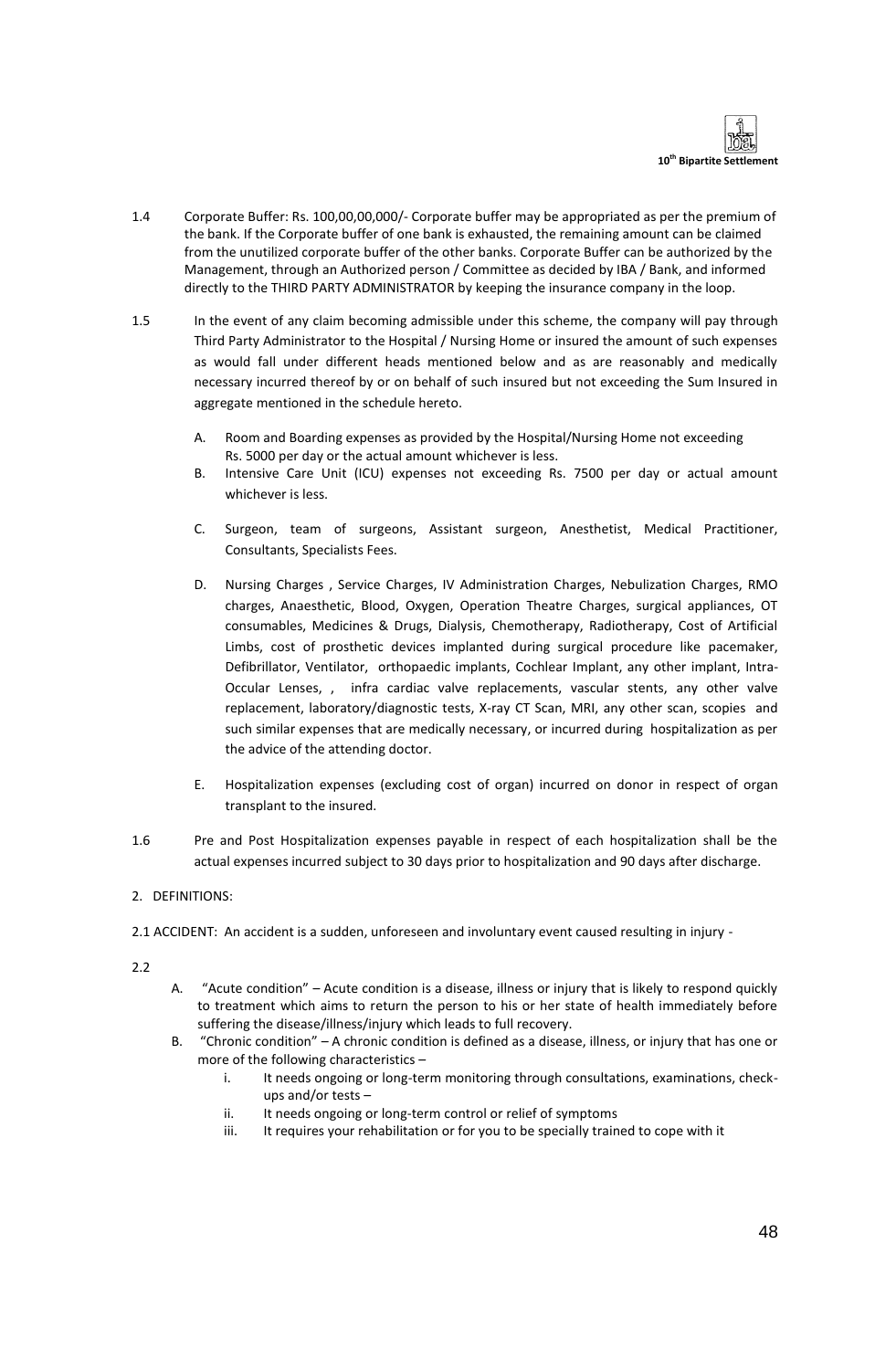

- iv. It continues indefinitely
- v. It comes back or is likely to come back.

## 2.3 ALTERNATIVE TREATMENTS:

Alternative Treatments are forms of treatment other than treatment "Allopathy" or "modern medicine and includes Ayurveda, unani, siddha, homeopathy and Naturopathy in the Indian Context, for Hospitalisation only and Domiciliary for treatment only under ailments mentioned under clause number 3.1

(Ref: 3.4 Alternative Therapy)

## 2.4 ANY ONE ILLNESS:

Any one illness will be deemed to mean continuous period of illness and it includes relapse within 45 days from the date of last consultation with the Hospital / Nursing Home where treatment has been taken. Occurrence of the same illness after a lapse of 45 days as stated above will be considered as fresh illness for the purpose of this policy.

## 2.5 CASHLESS FACILITY:

Cashless facility "means a facility extended by the insurer to the insured where the payments, of the cost of treatment undergone by the employee and the dependent family members of the insured in accordance with the policy terms and conditions, or directly made to the network provider by the insurer to the extent pre-authorization approved.

## 2.6 CONGENITAL ANOMALY:

Congenital Anomaly refers to a condition(s) which is present since birth, and which is abnormal with reference to form, structure or position.

- a. Internal Congenital Anomaly which is not in the visible and accessible parts of the body
- b. External Congenital Anomaly which is in the visible and accessible parts of the body

## 2.7 CONDITION PRECEDENT:

Condition Precedent shall mean a policy term or condition upon which the Insurer's liability under the policy is conditional upon.

## 2.8 CONTRIBUTION:

The Officers / employees will not share the cost of an indemnity claim on a ratable proportion from their personal Insurance Policies.

## 2.9 DAYCARE CENTRE: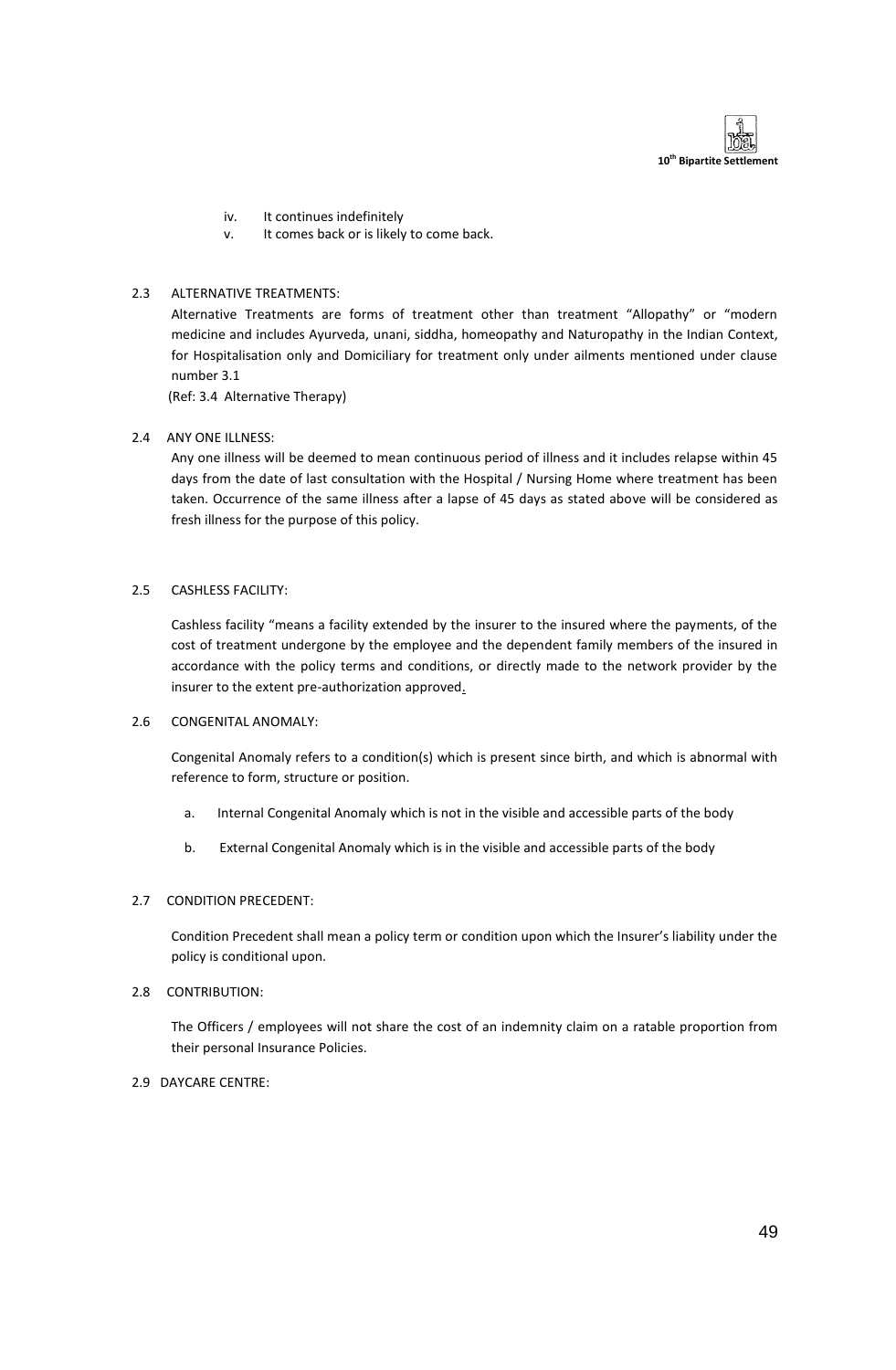

A day care centre means any institution established for day care treatment of illness and/ or injuries or a medical setup within a hospital and which has been registered with the local authorities, wherever applicable, and is under the supervision of a registered and qualified medical practitioner AND must comply with all minimum criteria as under;-

- has qualified nursing staff under its employment
- has all qualified medical practitioner(s) in charge
- has a fully equipped operation theatre of its own where surgical procedures are carried out.
- maintains daily records of patients and will make these accessible to the insurance companies authorised personnel.

#### 2.10 DAY CARE TREATMENT:

Day care Treatment refers to medical treatment and or surgical procedure which is

- i. undertaken under general or local anesthesia in a hospital/day care Centre in less than a day because of technological advancement, and
- ii. Which would have otherwise required a hospitalisation of more than a day.

Treatment normally taken on an out patient basis is not included in the scope of this definition.

### 2.11 DOMICILIARY HOSPITALIZATION:

Domiciliary Hospitalization means medical treatment for an illness/disease/injury which in the normal course would require care and treatment at a hospital but is actually taken while confined at home under any of the following circumstances:

- a) The condition of the patient is such that he/she is not in a condition to be removed to a hospital or
- b) The patient takes treatment at home on account of non-availability of room in a hospital.

## 2.12 DOMICILIARY TREATMENT

Treatment taken for specified diseases which may or may not require hospitalization as mentioned in the Scheme under clause Number 3.1

## 2.13 HOSPITAL / NURSING HOME:

A Hospital means any institution established for in-patient care and day care treatment of illness and/or injuries and which has been registered as a Hospital with the local authorities under the Clinical establishments (Registration and Regulation) Act, 2010 or under the enactments specified under the Schedule of Section 56(1) of the said Act OR complies with all minimum criteria as under

- Has qualified nursing staff under its employment round the clock.
- Has at least 10 in-patient beds in towns having a population of less than 10 lacs and at least 15 in-patient beds in all other places;
- Has qualified medical practitioner(s) in charge round the clock;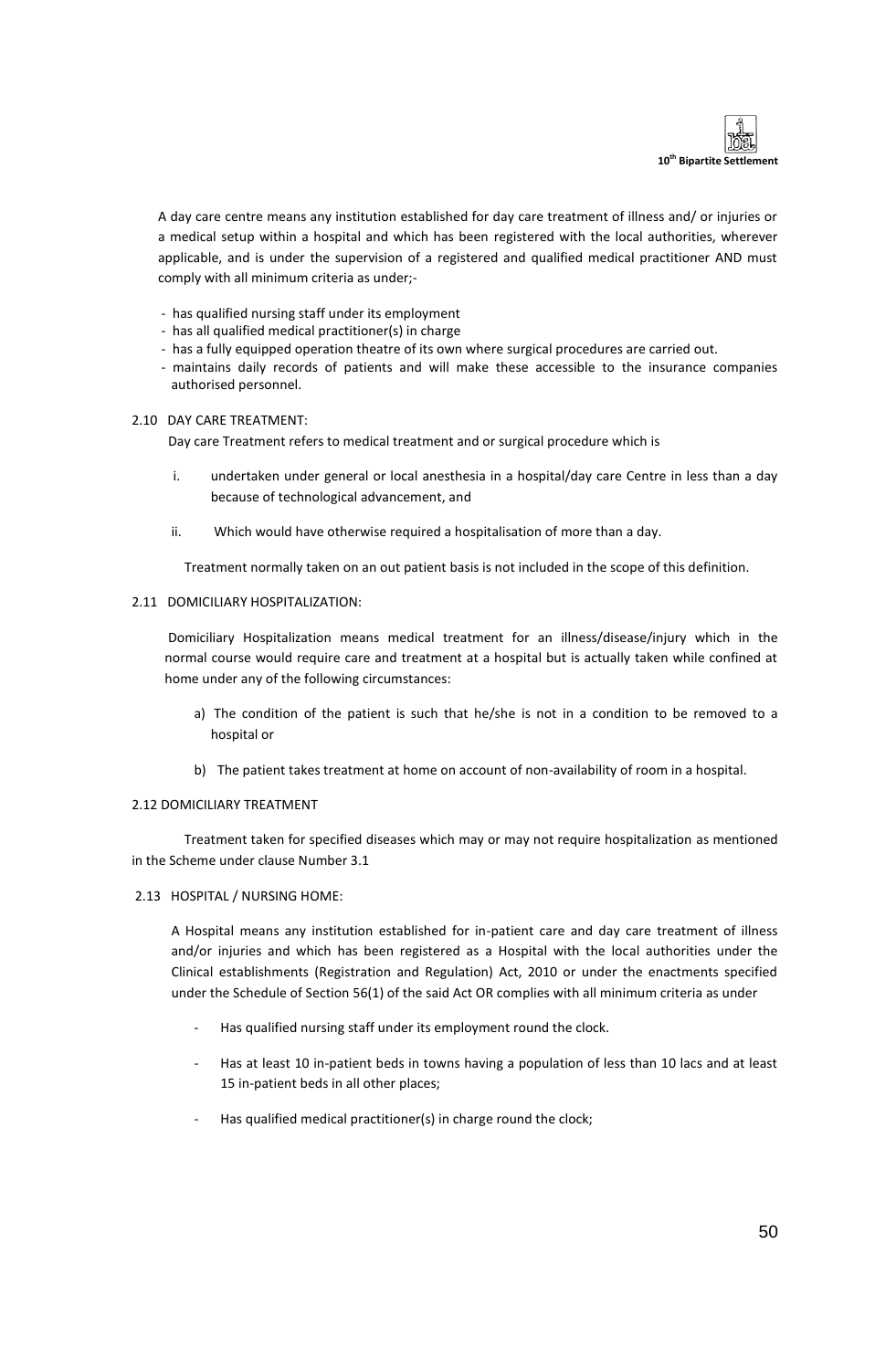

- Has a fully equipped Operation Theatre of its own where surgical procedures are carried out;
- Maintains daily records of patients and makes these accessible to the insurance company's authorized personnel.

The term ' Hospital / Nursing Home ' shall not include an establishment which is a place of rest, a place for the aged, a place for drug-addicts or place for alcoholics, a hotel or a similar place.

This clause will however be relaxed in areas where it is difficult to find such hospitals.

#### 2.14 HOSPITALIZATION:

Hospitalization means admission in a Hospital/Nursing Home for a minimum period of 24 consecutive hours of inpatient care except for specified procedures/treatments, where such admission could be for a period of less than a day, as mentioned in clauses 2.9 and 2.10

2.15 ID CARD:

ID Card means the identity card issued to the insured person by the THIRD PARTY ADMINISTRATOR to avail cashless facility in network hospitals.

## 2.16 ILLNESS:

Illness means a sickness or a disease or pathological condition leading to the impairment of normal physiological function which manifests itself during the policy period and requires medical treatment.

## 2.17 INJURY:

Injury means accidental physical bodily harm excluding illness or disease which is verified and certified by a medical practitioner.

However all types of Hospitalization is covered under the Scheme.

#### 2.18 IN PATIENT CARE:

In Patient Care means treatment for which the insured person has to stay in a hospital for more than a day for a covered event.

#### 2.19 INTENSIVE CARE UNIT:

Intensive Care Unit means an identified section, ward or wing of a Hospital which is under the constant supervision of a dedicated medical practitioner(s) and which is specially equipped for the continuous monitoring and treatment of patients who are in a critical condition, or require life support facilities and where the level of care and supervision is considerably more sophisticated and intensive than in the ordinary and other wards.

#### 2.20 MATERNITY EXPENSES:

Maternity expenses/treatment shall include:

a) Medical treatment expenses traceable to childbirth (including complicated deliveries and caesarean sections incurred during hospitalization).

b) Expenses towards medical termination of pregnancy during the policy period.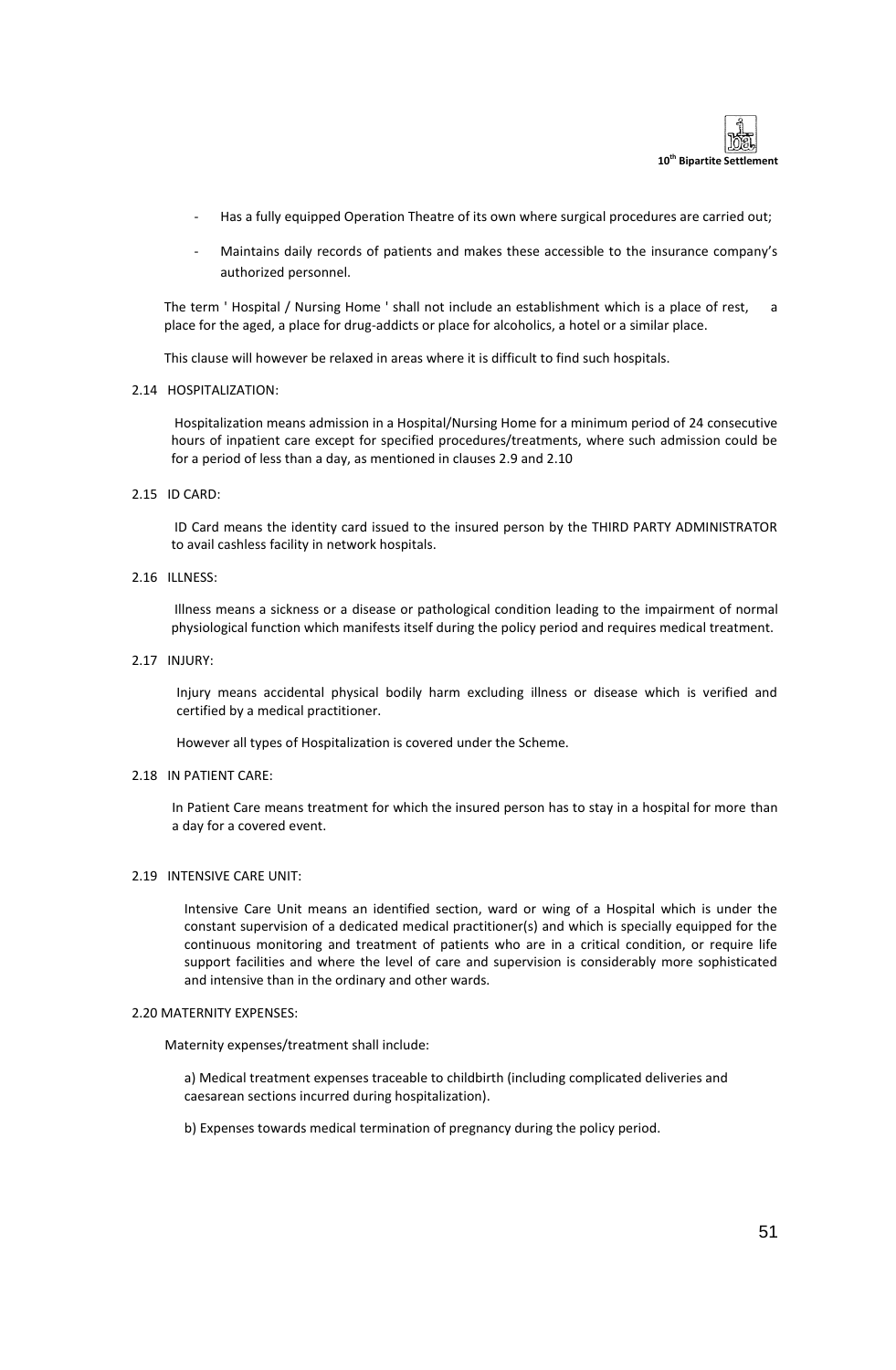

c) Complications on Maternity would be covered up to the Sum Insured plus the Corporate Buffer.

#### 2.21 MEDICAL ADVICE:

Any consultation or advice from a medical practitioner/doctor including the issue of any prescription or repeat prescription.

#### 2.22 MEDICAL EXPENSES:

Medical Expenses means those expenses that an insured person has necessarily and actually incurred for medical treatment on account of illness or accident on the advice of a medical practitioner, as long as these are no more than would have been payable if the insured person had not been insured.

#### 2.23 MEDICALLY NECESSARY:

Medically necessary treatment is defined as any treatment, test, medication or stay in hospital or part of a stay in a hospital which

- is required for the medical management of the illness or injury suffered by the insured;
- must not exceed the level of care necessary to provide safe, adequate and appropriate medical care in scope, duration or intensity;
- must have been prescribed by a medical practitioner;
- must confirm to the professional standards widely accepted in international medical practice or by the medical community in India.

#### 2.24 MEDICAL PRACTITIONER:

Medical Practitioner is a person who holds a valid registration from the Medical Council of any State or Medical Council of India or Council for Indian Medicine or the homeopathy set up by the Government of India or a State Government and is thereby entitled to practice medicine within its jurisdiction; and is acting within the scope and jurisdiction of his license. The term medical practitioner would include physician, specialist and surgeon.

(The Registered practitioner should not be the insured or close family members such as parents, parents-in-law, spouse and children.)

#### 2.25 NETWORK PROVIDER:

Network Provider means hospitals or health care providers enlisted by an insurer or by a Third Party Administrator and insurer together to provide medical services to an insured on payment by a cashless facility.

The list of network hospitals is maintained by and available with the THIRD PARTY ADMINISTRATOR and the same is subject to amendment from time to time.

#### 2.26 NEW BORN BABY:

A new born baby means baby born during the Policy Period aged between one day and 90 days, both days inclusive.

#### 2.27 NON NETWORK :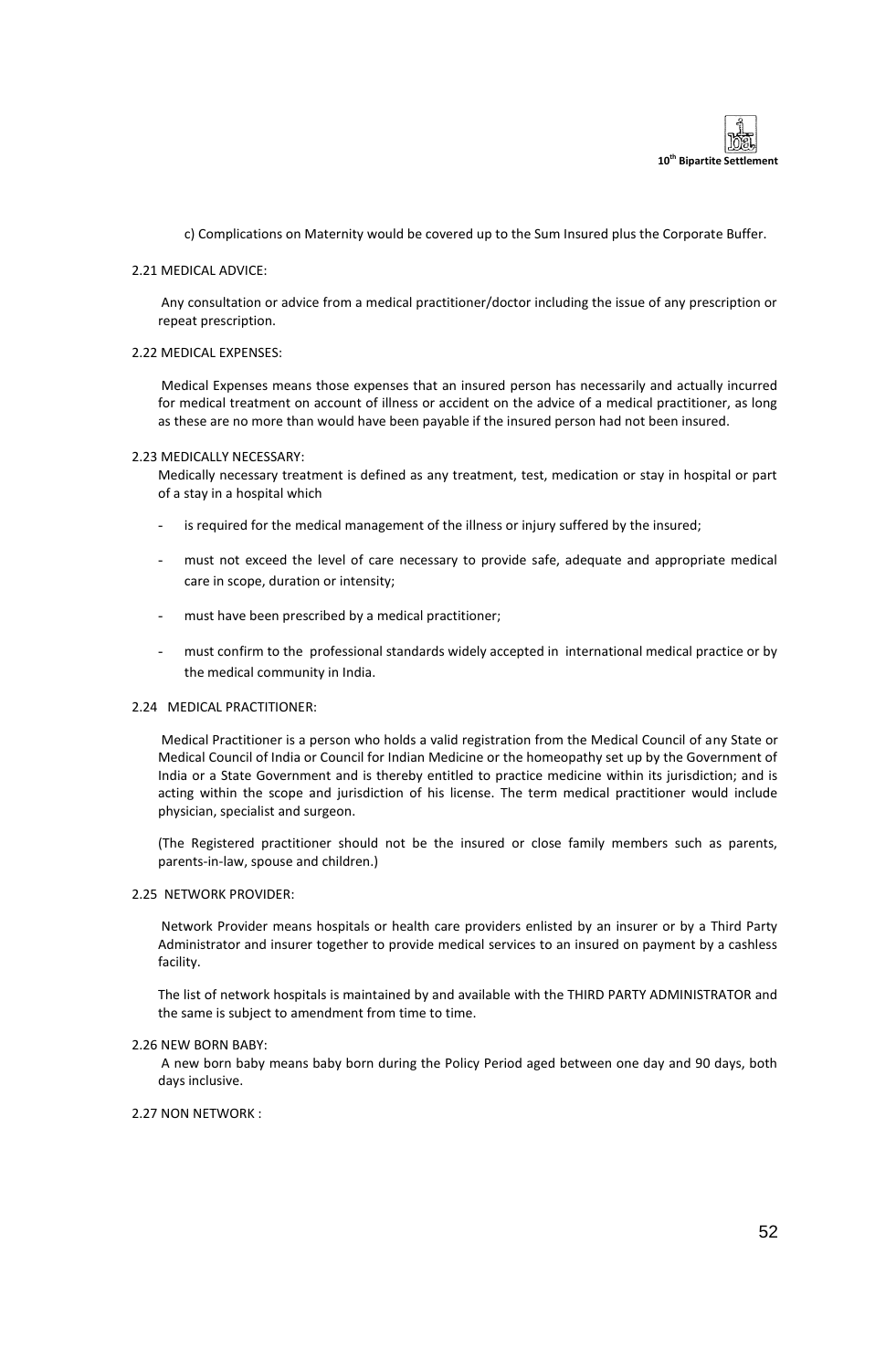

Any hospital, day care Centre or other provider that is not part of the network.

#### 2.28 NOTIFICATION OF CLAIM

Notification of claim is the process of notifying a claim to the Bank, insurer or Third Party Administrator as well as the address/telephone number to which it should be notified.

#### 2.29 OPD TREATMENT:

OPD Treatment is one in which the insured visits a clinic/hospital or associated facility like a consultation room for diagnosis and treatment based on the advice of a medical practitioner. The insured is not admitted as a day care or in-patient.

#### 2.30 PRE-EXISTING DISEASE:

Pre Existing Disease is any condition, ailment or injury or related condition(s) for which you had signs or symptoms, and/or were diagnosed, and/or received medical advice/treatment, prior to the first policy issued by the insurer.

#### 2.31 PRE – HOSPITALISATION MEDICAL EXPENSES:

Medical expenses incurred immediately 30 days before the insured person is hospitalized will be considered as part of a claim as mentioned under Item 1.2 above provided that;

i. such medical expenses are incurred for the same condition for which the insured person's hospitalization was required and

ii. the inpatient hospitalization claim for such hospitalization is admissible by the insurance company.

#### 2.32 POST HOSPITALISATION MEDICAL EXPENSES:

Relevant medical expenses incurred immediately 90 days after the Insured person is discharged from the hospital provided that;

- a. Such Medical expenses are incurred for the same condition for which the Insured Person's Hospitalization was required; and
- b. The In-patient Hospitalization claim for such Hospitalization is admissible by the Insurance Company.

#### 2.33 QUALIFIED NURSE:

Qualified Nurse is a person who holds a valid registration from the Nursing Council of India or the Nursing Council of any state in India and/or who is employed on recommendation of the attending medical practitioner.

## 2.34 REASONABLE AND CUSTOMARY CHARGES:

Reasonable Charges means the charges for services or supplies, which are the standard charges for the specific provider and consistent with the prevailing charges in the geographical area for identical or similar services, taking into account the nature of the illness/injury involved.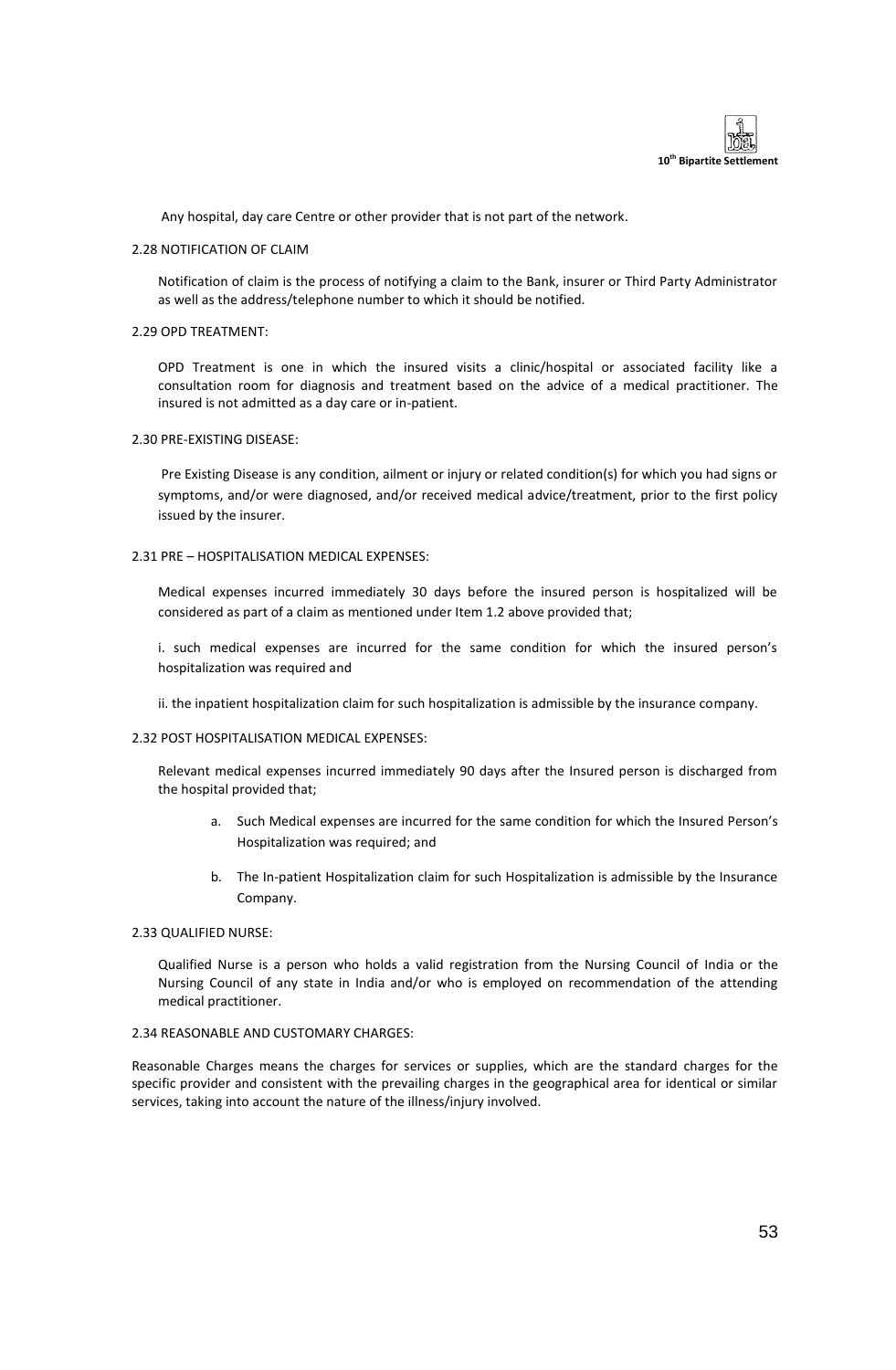

#### 2.35 ROOM RENT:

Room Rent shall mean the amount charged by the hospital for the occupancy of a bed on per day basis.

2.36 SUBROGATION:

Subrogation shall mean the right of the insurer to assume the rights of the insured person to recover expenses paid out under the policy that may be recovered from any other source. It shall exclude the medical / accident policies obtained by the insured person separately.

2.37 SURGERY:

Surgery or surgical procedure means manual and/or operative procedure(s) required for treatment of an illness or injury, correction of deformities and defects, diagnosis and cure of diseases, relief of suffering or prolongation of life, performed in a hospital or day care Centre by a medical practitioner.

#### 2.38 Third Party Administrator

Third Party Administrator means a Third Party Administrator who holds a valid License from Insurance Regulatory and Development Authority to act as a THIRD PARTY ADMINISTRATOR and is engaged by the Company for the provision of health services as specified in the agreement between the Company and Third Party Administrator.

#### 2.39 UNPROVEN/EXPERIMENTAL TREATMENT:

 Unproven/Experimental treatment is treatment, including drug Experimental therapy, which is not based on established medical practice in India.

#### 3. COVERAGES:

3.1 Domiciliary Hospitalization / Domiciliary Treatment : Medical expenses incurred in case of the following diseases which need Domiciliary Hospitalization /domiciliary treatment as may be certified by the attending medical practitioner and / or bank's 'medical officer shall be deemed as hospitalization expenses and reimbursed to the extent of 100%

Cancer , Leukemia, Thalassemia, Tuberculosis, Paralysis, Cardiac Ailments , Pleurisy , Leprosy, Kidney Ailment , All Seizure disorders, Parkinson's diseases, Psychiatric disorder including schizophrenia and psychotherapy , Diabetes and its complications, hypertension, Hepatitis –B , Hepatitis - C, Hemophilia, Myasthenia gravis, Wilson's disease, Ulcerative Colitis , Epidermolysis bullosa, Venous Thrombosis(not caused by smoking) Aplastic Anaemia, Psoriasis, Third Degree burns, Arthritis , Hypothyroidism , Hyperthyroidism expenses incurred on radiotherapy and chemotherapy in the treatment of cancer and leukemia, Glaucoma, Tumor, Diptheria, Malaria, Mon-Alcoholic Cirrhosis of Liver, Purpura, Typhoid, Accidents of Serious Nature , Cerebral Palsy, , Polio, All Strokes Leading to Paralysis, Haemorrhages caused by accidents, All animal/reptile/insect bite or sting , chronic pancreatitis, Immuno suppressants, multiple sclerosis / motorneuron disease, status asthamaticus, sequalea of meningitis, osteoporosis, muscular dystrophies, sleep apnea syndrome(not related to obesity), any organ related (chronic) condition, sickle cell disease, systemic lupus erythematous (SLE), any connective tissue disorder, varicose veins, thrombo embolism venous thrombosis/venous thrombo embolism (VTE)], growth disorders, Graves' disease, Chronic obstructive Pulmonary Disease, Chronic Bronchitis, Asthma, Physiotherapy and swine flu shall be considered for reimbursement under domiciliary treatment.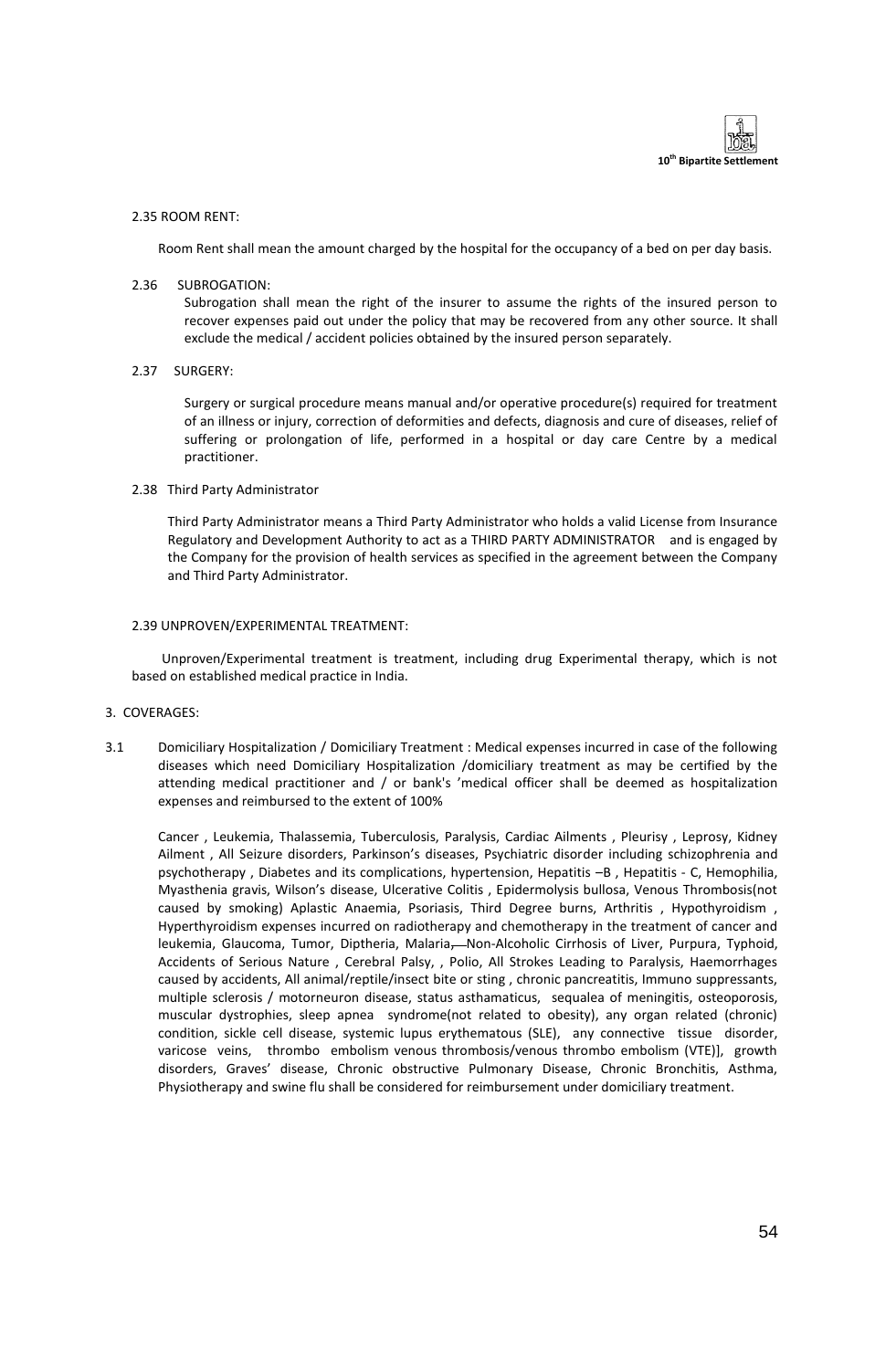

The cost of Medicines, Investigations, and consultations, etc.in respect of domiciliary treatment shall be reimbursed for the period stated by the specialist and / or the attending doctor and / or the bank's medical officer, in Prescription. If no period stated, the prescription for the purpose of reimbursement shall be valid for a period not exceeding 90 days.

- 3.2 Critical Illness : To be provided to the employee only subject to a sum insured of Rs. 1,00,000/- . Cover starts on inception of the policy. In case an employee contracts a Critical Illness as listed below, the total sum insured of Rs.1,00,000/- is paid, as a benefit. This benefit is provided on first detection/diagnosis of the Critical Illness.
	- Cancer including Leukemia
	- Stroke
	- Paralysis
	- By Pass Surgery
	- Major Organ Transplant
	- End Stage Liver Disease
	- Heart Attack
	- **•** Kidney Failure
	- Heart Valve Replacement Surgery

Hospitalization is not required to claim this benefit. Further the Employee can claim the cost of hospitalization on the same from the Group Mediclaim Policy as cashless / reimbursement of expenses for the treatment taken by him.

3.3 Expenses on Hospitalization for minimum period of a day are admissible. However, this time limit is not applied to specific treatments, such as

| $\mathbf{1}$ | Adenoidectomy                                     | 20 | Haemo dialysis                           |
|--------------|---------------------------------------------------|----|------------------------------------------|
| 2            | Appendectomy                                      | 21 | Fissurectomy / Fistulectomy              |
| 3            | Ascitic / Plueral tapping                         | 22 | Mastoidectomy                            |
| 4            | Auroplasty not Cosmetic in nature                 | 23 | Hydrocele                                |
| 5            | Coronary angiography / Renal                      | 24 | Hysterectomy                             |
| 6            | Coronary angioplasty                              | 25 | Inguinal/ventral/umbilica/femoral hernia |
|              | Dental surgery                                    | 26 | Parenteral chemotherapy                  |
| 8            | D&C                                               | 27 | Polypectomy                              |
| 9            | Excision of cyst/ granuloma/lump/tumor            |    |                                          |
| 10           | Eye surgery                                       | 28 | Septoplasty                              |
| 11           | Fracture including hairline fracture /dislocation | 29 | Piles/ fistula                           |
| 12           | Radiotherapy                                      | 30 | Prostate surgeries                       |
| 13           | Chemotherapy including parental chemotherapy      | 31 | Sinusitis surgeries                      |
| 14           | Lithotripsy                                       | 32 | Tonsillectomy                            |
| 15           | Incision and drainage of abscess                  | 33 | Liver aspiration                         |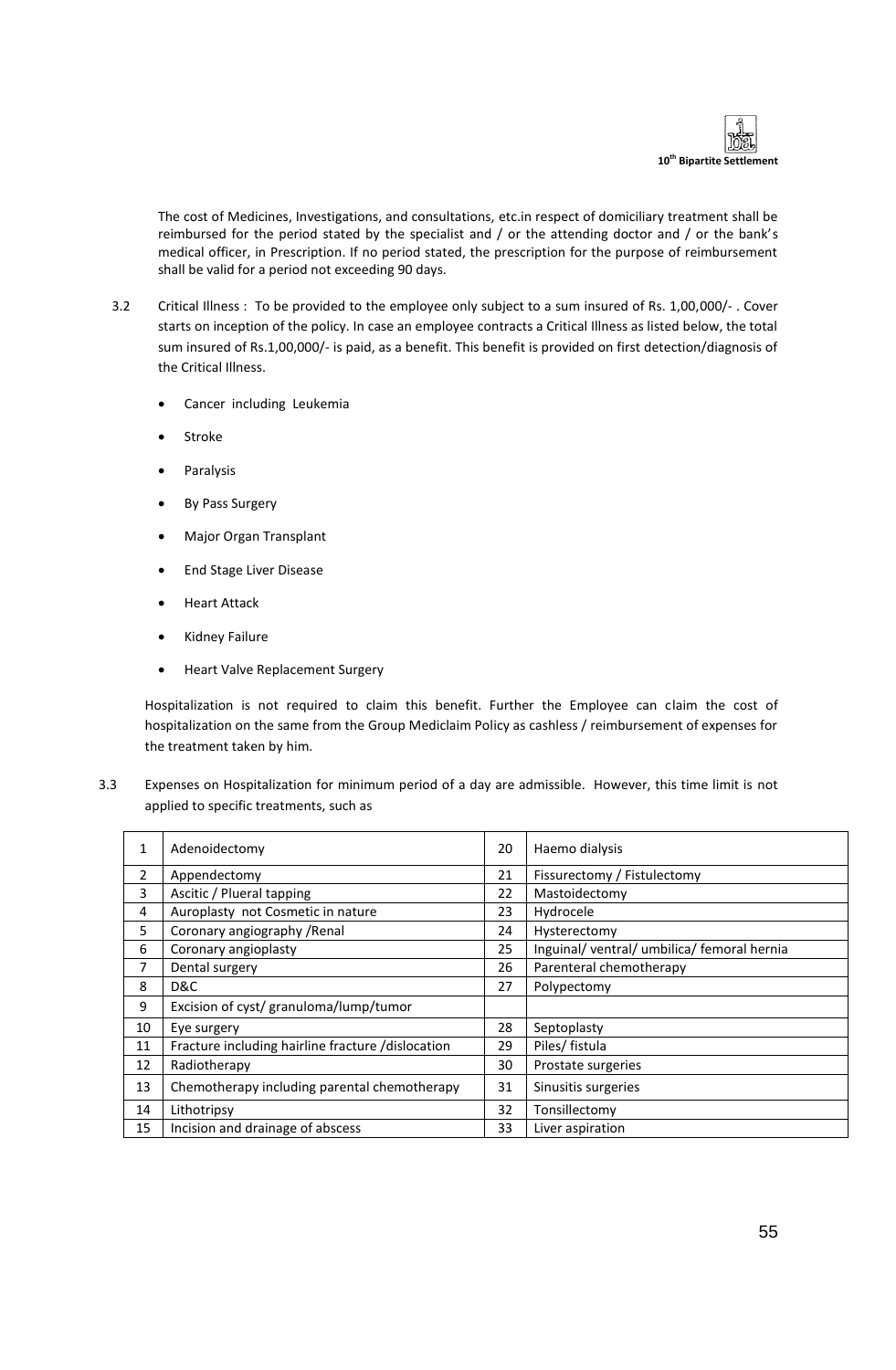

| 16 | Varicocelectomy                                                                                                                                                                                                                                    | 34 | Sclerotherapy                   |
|----|----------------------------------------------------------------------------------------------------------------------------------------------------------------------------------------------------------------------------------------------------|----|---------------------------------|
| 17 | Wound suturing                                                                                                                                                                                                                                     | 35 | Varicose Vein Ligation          |
| 18 | <b>FESS</b>                                                                                                                                                                                                                                        | 36 | All scopies along with biopsies |
| 19 | Operations/Micro surgical operations on the nose,<br>middle ear/internal ear, tongue, mouth, face,<br>tonsils & adenoids, salivary glands & salivary ducts,<br>breast, skin & subcutaneous tissues, digestive<br>tract, female/male sexual organs. | 37 | Lumbar puncture                 |

This condition will also not apply in case of stay in hospital of less than a day provided –

a. The treatment is undertaken under General or Local Anesthesia in a hospital / day care Centre in less than a day because of technological advancement and

- b. Which would have otherwise required hospitalization of more than a day.
- 3.4 Alternative Therapy : Reimbursement of Expenses for hospitalization or domiciliary treatment (under clause 3.1) under the recognized system of medicines , viz, Ayurvedic ,Unani, Sidha, Homeopathy , Naturopathy , if such treatment is taken in a clinic /hospital registered, by the central and state government .

## 3.5 MATERNITY EXPENSES BENEFIT EXTENSION

The hospitalization expenses in respect of the new born child can be covered within the Mother's Maternity expenses. The maximum benefit allowable under this clause will be up to Rs. 50000/- for Normal Delivery and Rs. 75,000/- for Caesarean Section.

Special conditions applicable to Maternity expenses Benefit Extension:

- I. 9 months waiting period under maternity benefit will be waived from the policy.
- II. Pre-natal & post natal charges in respect of maternity benefit are covered under the policy up to 30 days and 60 days only, unless the same requires hospitalization.
- III. Missed Abortions , Miscarriage or abortions induced by accidents are covered under the limit of Maternity
- IV. Complications in Maternity including operations for extra uterine pregnancy ectopic pregnancy would be covered in the up to the Sum Insured + Corporate Buffer
- V. Expenses incurred for Medical Termination of Pregnancy
- VI. Claim in respect of delivery to be given irrespective of the number of children
- 3.6 Baby Day one Cover: New born baby is covered from day one. All expenses incurred on the new born baby during maternity will be covered in addition to the maternity limit up to Rs, 20000/-.

However if the baby contacts any illness the same shall be considered in the Sum Insured + Corporate buffer. Baby to be taken as an additional member within the normal family floater.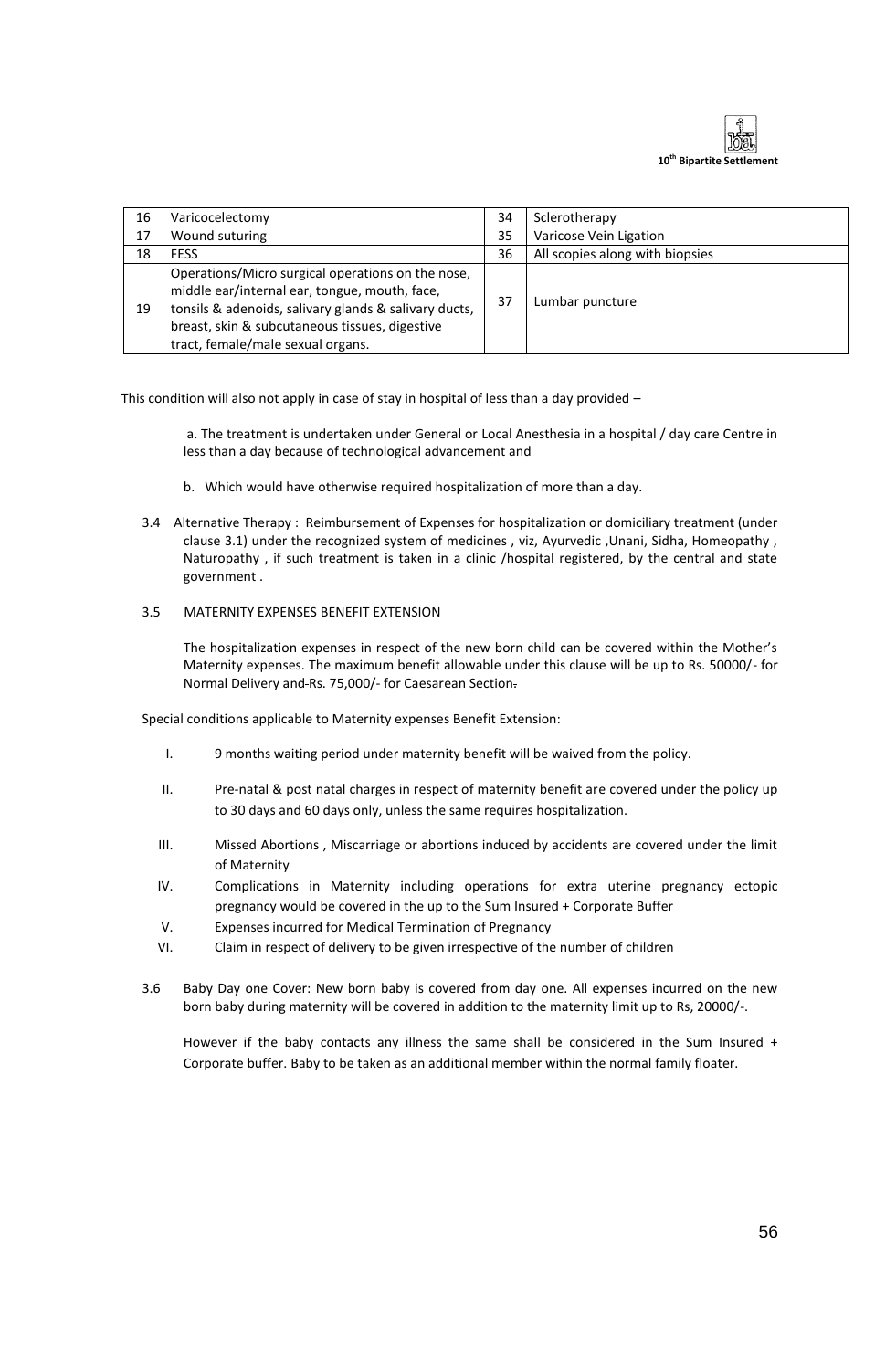

- 3.7 Ambulance Charges: Ambulance charges are payable up to Rs 2500/- per trip to hospital and / or transfer to another hospital or transfer from hospital to home if medically advised. Taxi and Auto expenses in actual maximum up to Rs750/- per trip. Ambulance charges actually incurred on transfer from one center to another center due to Non availability of medical services/ medical complication shall be payable in full.
- 3.8 Pre- Existing Diseases / Ailments: Pre-existing diseases are covered under the scheme.
- 3.9 Congenital Anomalies: Expenses for Treatment of Congenital Internal / External diseases, defects/ anomalies are covered under the policy
- 3.10 Psychiatric diseases: Expenses for treatment of psychiatric and psychosomatic diseases be payable with or without hospitalization.
- 3.11 Advanced Medical Treatment: All new kinds of approved advanced medical procedures for e.g. laser surgery, stem cell therapy for treatment of a disease is payable on hospitalization /day care surgery.
- 3.12 Treatment taken for Accidents can be payable even on OPD basis in Hospital up to Sum Insured.
- 3.13 Taxes and other Charges : All Taxes , Surcharges , Service Charges , Registration charges , Admission Charges , Nursing , and Administration charges to be payable.

Charges for diapers and sanitary pads are payable if necessary as part of the treatment Charges for Hiring a nurse / attendant during hospitalization will be payable only in case of recommendation from the treating doctor in case ICU / CCU, Neo natal nursing care or any other case where the patient is critical and requiring special care.

- 3.14 Treatment for Genetic Disorder and stem cell therapy is covered under the scheme.
- 3.15 Treatment for Age related Macular Degeneration (ARMD), treatment such as Rotational Field Quantum magnetic Resonance (RFQMR), Enhanced External Counter Pulsation (EECP), etc. are covered under the scheme. Treatment for all neurological/ macular degenerative disorders shall be covered under the scheme.
- 3.16 Rental Charges for External and or durable Medical equipment of any kind used for diagnosis and or treatment including CPAP, CAPD, Bi-PAP, Infusion pump etc. will be covered under the scheme. However purchase of the above equipment to be subsequently used at home in exceptional cases on medical advice shall be covered.
- 3.17 Ambulatory devices i.e., walker, crutches, Belts, Collars, Caps, Splints, Slings, Braces, Stockings, elastocrepe bandages, external orthopaedic pads, sub cutaneous insulin pump, Diabetic foot wear, Glucometer (including Glucose Test Strips)/ Nebulizer/ prosthetic devise/ Thermometer, alpha / water bed and similar related items etc., will be covered under the scheme.
- 3.18 Physiotherapy charges: Physiotherapy charges shall be covered for the period specified by the Medical Practitioner even if taken at home.

All claims admitted in respect of any/all insured person/s during the period of insurance shall not exceed the Sum Insured stated in the schedule and Corporate Buffer if allocated.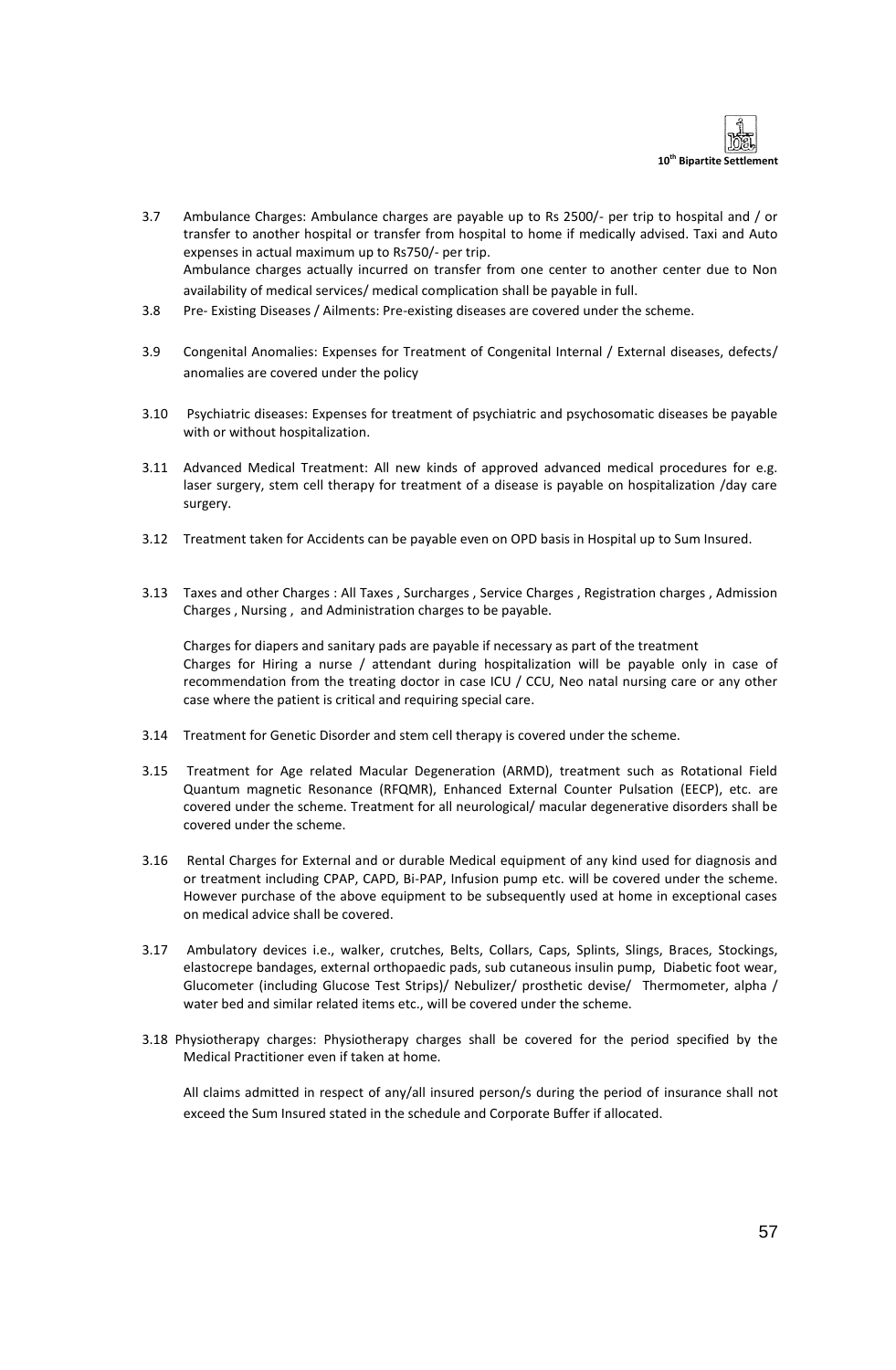

4. EXCLUSIONS:

The company shall not be liable to make any payment under this policy in respect of any expenses whatsoever incurred by any Insured Person in connection with or in respect of:

- 4.1Injury / disease directly or indirectly caused by or arising from or attributable to War, invasion, Act of Foreign enemy, War like operations (whether war be declared or not).
- 4.2 a. Circumcision unless necessary for treatment of a disease not excluded hereunder or as may be necessitated due to an accident.
	- b. Vaccination or inoculation.
		- c. Change of life or cosmetic or aesthetic treatment of any description is not covered.
	- d. Plastic surgery other than as may be necessitated due to an accident or as part of any illness.
- 4.3Cost of spectacles and contact lenses, hearing aids. Other than Intra-Ocular Lenses and Cochlear Implant.

 4.4 Dental treatment or surgery of any kind which are done in a dental clinic and those that are cosmetic in nature.

- 4.5 Convalescence, rest cure, Obesity treatment and its complications including morbid obesity, , treatment relating disorders, Venereal disease, intentional self-injury and use of intoxication drugs / alcohol.
- 4.6 All expenses arising out of any condition directly or indirectly caused to or associated with Human T-Cell Lymphotropic Virus Type III (HTLB - III) or lymphadinopathy Associated Virus (LAV) or the Mutants Derivative or Variation Deficiency Syndrome or any syndrome or condition of a similar kind commonly referred to as AIDS.
- 4.7 Charges incurred at Hospital or Nursing Home primarily for diagnosis x-ray or Laboratory examinations or other diagnostic studies not consistent with or incidental to the diagnosis and treatment of positive existence of presence of any ailment, sickness or injury, for which confinement is required at a Hospital / Nursing Home, unless recommended by the attending doctor.
- 4.8 Expenses on vitamins and tonics unless forming part of treatment for injury or diseases as certified by the attending physician
- 4.9 Injury or Disease directly or indirectly caused by or contributed to by nuclear weapon / materials.
- 4.10 All non-medical expenses including convenience items for personal comfort such as charges for telephone, television, barber or beauty services, diet charges, baby food, cosmetics, tissue paper, diapers, sanitary pads, toiletry items and similar incidental expenses, unless and otherwise they are necessitated during the course of treatment.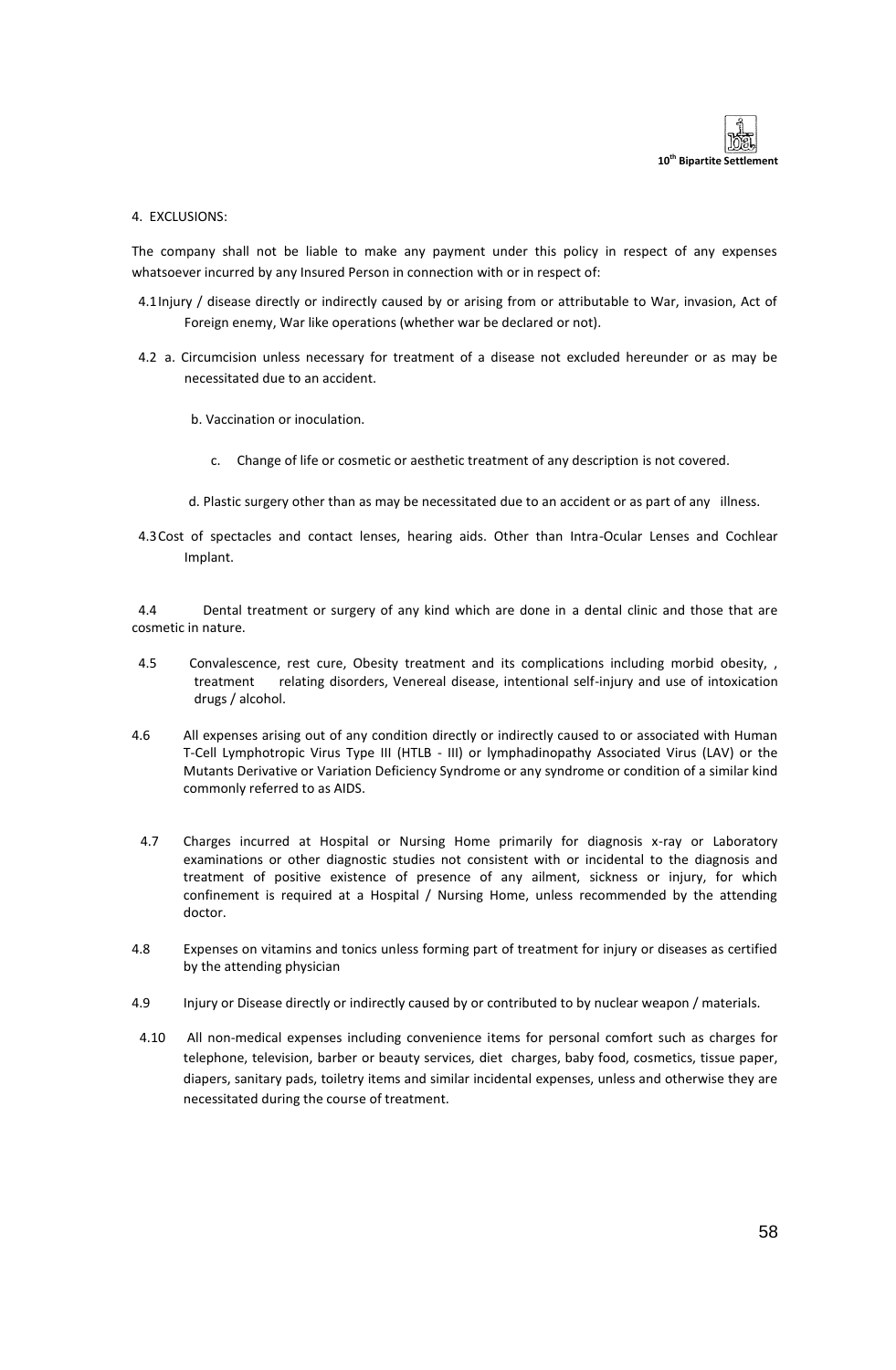

## 5. CONDITIONS:

- 5.1 Contract: the proposal form, declaration, and the policy issued shall constitute the complete contract of insurance.
- 5.2 Every notice or communication regarding hospitalization or claim to be given or made under this Policy shall be communicated to the office of the Bank, dealing with Medical Claims, and/or the THIRD PARTY ADMINISTRATOR office as shown in the Schedule. Other matters relating to the policy may be communicated to the policy issuing office.
- 5.3 The premium payable under this Policy shall be paid in advance. No receipt for Premium shall be valid except on the official form of the company signed by a duly authorized official of the company. The due payment of premium and the observance and fulfillment of the terms, provisions, conditions and endorsements of this Policy by the Insured Person in so far as they relate to anything to be done or complied with by the Insured Person shall be a condition precedent to any liability of the Company to make any payment under this Policy. No waiver of any terms, provisions, conditions and endorsements of this policy shall be valid unless made in writing and signed by an authorised official of the Company.
- 5.4 Notice of Communication: Upon the happening of any event which may give rise to a claim under this Policy notice with full particulars shall be sent to the Bank or Regional Office or THIRD PARTY ADMINISTRATOR named in the schedule at the earliest in case of emergency hospitalization within 7 days from the time of Hospitalisation/Domiciliary Hospitalisation .
- 5.5 All supporting documents relating to the claim must be filed with the office of the Bank dealing with the claims or THIRD PARTY ADMINISTRATOR within 30 days from the date of discharge from the hospital. In case of post-hospitalisation, treatment (limited to 90 days), (as mentioned in para 2.32) all claim documents should be submitted within 30 days after completion of such treatment.
- Note: Waiver of these Conditions 5.4 and 5.5 may be considered in extreme cases of hardship where it is proved to the satisfaction of the Bank that under the circumstances in which the insured was placed it was not possible for him or any other person to give such notice or deliberate or file claim within the prescribed time-limit. The same would be waived by the TPA without reference to the Insurance Company.
- 5.5.1 The Insured Person shall obtain and furnish to the office of the Bank dealing with the claims / THIRD PARTY ADMINISTRATOR with all original bills, receipts and other documents upon which a claim is based and shall also give such additional information and assistance as the Bank through the THIRD PARTY ADMINISTRATOR/Company may require in dealing with the claim.
- 5.5.2 Any medical practitioner authorised by the Bank / Third Party Administrator / shall be allowed to examine the Insured Person in case of any alleged injury or disease leading to Hospitalisation, if so required.
- 5.6 The Company shall not be liable to make any payment under this policy in respect of any claim if such claim be in any manner fraudulent or supported by any fraudulent means or device whether by the Insured Person or by any other person acting on his behalf.